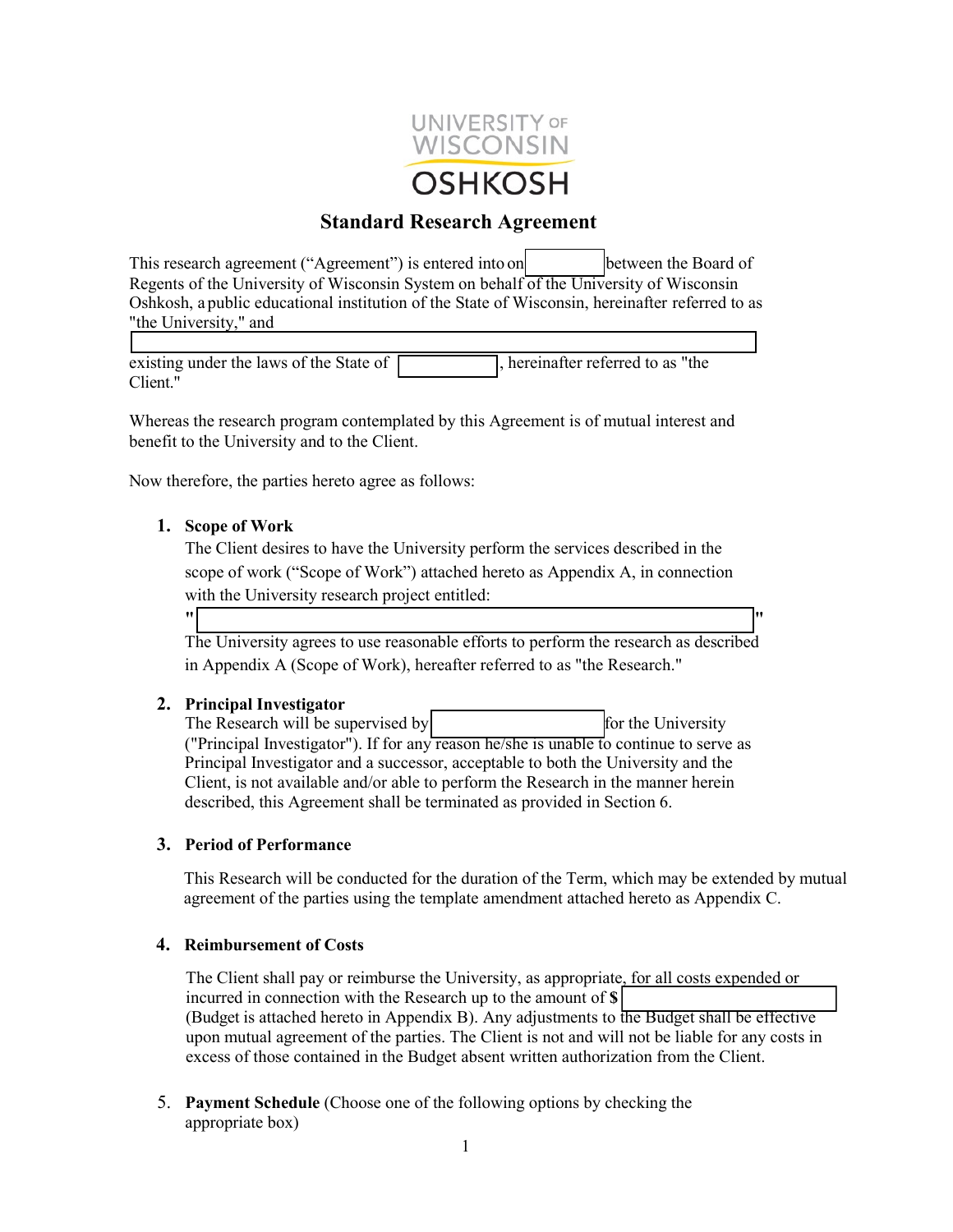|                                                              | Option A:                                                                                                                                                                                                                   |  |
|--------------------------------------------------------------|-----------------------------------------------------------------------------------------------------------------------------------------------------------------------------------------------------------------------------|--|
|                                                              | This is a fixed-price Agreement. Upon execution of this Agreement, the<br>University will submit an invoice for full payment of the Budget due within<br>thirty (30) days from receipt of the invoice.                      |  |
|                                                              | Option B:                                                                                                                                                                                                                   |  |
|                                                              | This is a fixed-price Agreement. Upon execution of this Agreement, the<br>University will submit invoices for payment due within thirty (30) days from<br>receipt of the invoice in accordance with the following schedule: |  |
|                                                              | 60% is due upon execution of the Agreement,                                                                                                                                                                                 |  |
|                                                              | $30\%$ is due<br>days from the start date of the                                                                                                                                                                            |  |
|                                                              | Period of Performance; and                                                                                                                                                                                                  |  |
|                                                              | 10% is due 30 days after the Period of Performance                                                                                                                                                                          |  |
|                                                              | ends.                                                                                                                                                                                                                       |  |
|                                                              | Option C:                                                                                                                                                                                                                   |  |
|                                                              | This is a cost-reimburseable Agreement. University will submit                                                                                                                                                              |  |
|                                                              | invoices in accordance with the deliverables identified on the Scope of                                                                                                                                                     |  |
|                                                              | Work for reimbursement of costs incurred. Invoice frequency is<br>outlined in "Additional Terms" below. Payments are due within thirty                                                                                      |  |
|                                                              | (30) days from receipt of the invoice.                                                                                                                                                                                      |  |
|                                                              | Additional Terms (Provide detail):                                                                                                                                                                                          |  |
| Upon completion of agreement scope of work and deliverables. |                                                                                                                                                                                                                             |  |
|                                                              |                                                                                                                                                                                                                             |  |
|                                                              |                                                                                                                                                                                                                             |  |
|                                                              |                                                                                                                                                                                                                             |  |
|                                                              |                                                                                                                                                                                                                             |  |
| Checks shall be made payable to:                             |                                                                                                                                                                                                                             |  |

and sent to:

For identification purposes, each payment shall include the invoice number and account number as referenced on the invoice.

| <b>6.</b> Term and Termination               |     |  |
|----------------------------------------------|-----|--|
| The term of this Agreement ("Term") shall be | Ito |  |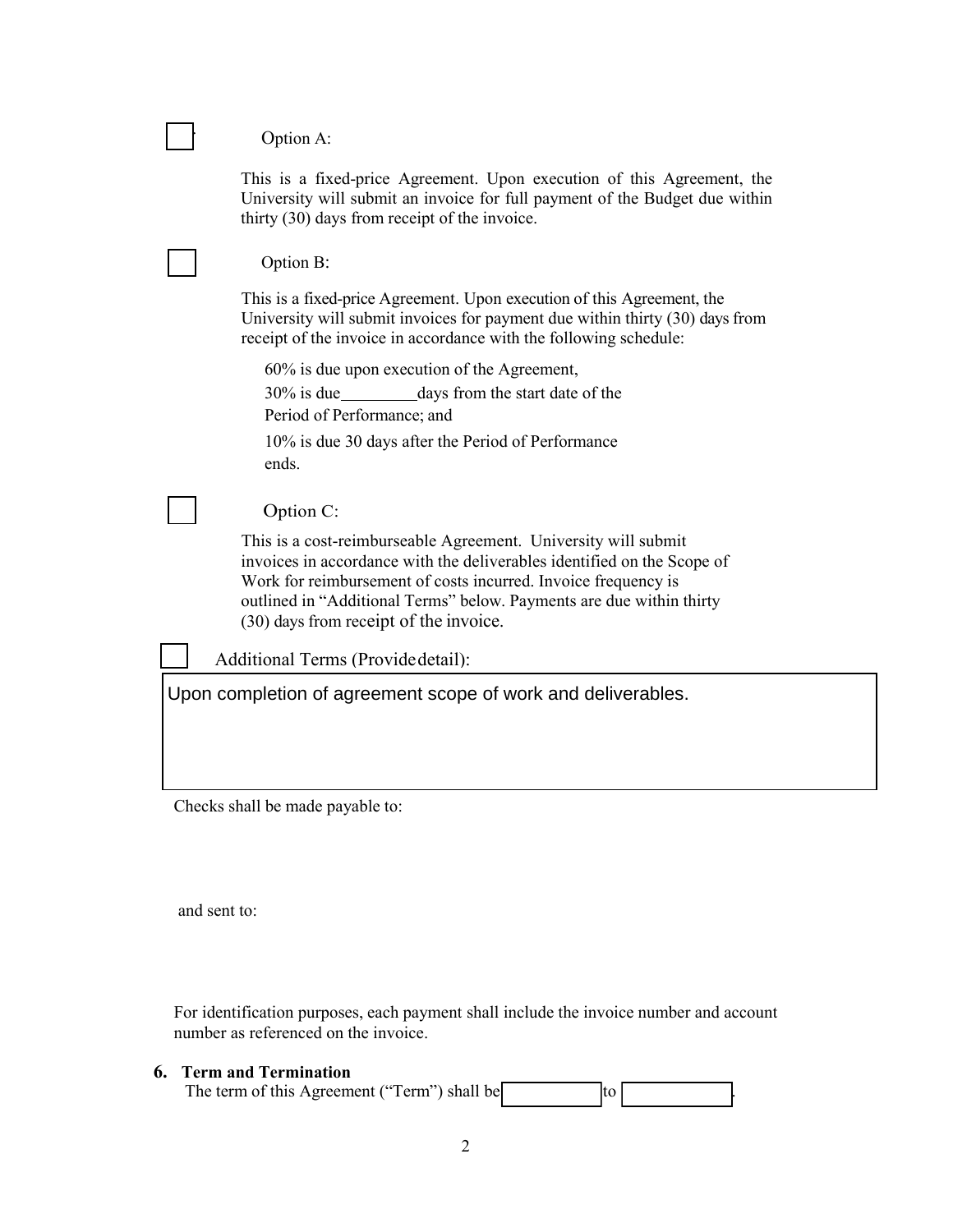This Agreement may be terminated by the Client upon sixty (60) days written notice to the University pursuant to the Notices section stated herein. This Agreement may be terminated by the University if circumstances beyond its reasonable control preclude or render infeasible the continuation of the Research.

In the event that either party hereto materially breaches any of the terms or conditions of this Agreement, and fails to remedy such breach within thirty (30) days after receipt of written notice thereof from the other party hereto, the non-breaching party may, at its option and in addition to any other remedies which it may have by law or in equity, terminate this Agreement by sending notice of termination in writing to the other party to such effect, and such termination shall be effective as of the date of the receipt of such notice.

Upon termination of this Agreement, the Client shall pay or reimburse, as appropriate, the University for all outstanding costs and non-cancelable commitments incurred or expended in the performance of the Research, such payment or reimbursement together with other outstanding payments or reimbursements not to exceed the total budget in Appendix B.

# **7. Intellectual Property Rights**

- a) Background Intellectual Property. This Agreement does not affect the ownership of any Intellectual Property controlled or owned by either of the parties prior to the execution of this Agreement (hereinafter referred to as "Background Intellectual Property").
- b) Research Intellectual Property
	- 1. Any and all discoveries, inventions and other subject matter (whether patentable or not), including copyrights and trademarks that are conceived and reduced to practice as part of the research to be conducted under this Agreement and all intellectual property rights therein shall be considered Research Intellectual Property.
		- a. Inventorship and authorship of Research Intellectual Property shall be determined according to U.S. intellectual property laws.
		- b. Titles to any Research Intellectual Property made solely by employees, agents or representatives of the University shall be solely owned by the University. Titles to any Research Intellectual Property made solely by the University employees, agents, or representatives shall be assigned to and solely owned by the University. Research Intellectual Property jointly made by employees, agents or representatives of both the University and the Client shall be jointly owned by the University and the Client.
		- c. With respect to any rights afforded to the University, such rights may be assigned to the WiSys Technology Foundation as the designated patent management organization for the University.
	- 2. If the United States government (through any of its agencies or otherwise) has funded research, during the course of or under which any of the University's Background or Research Intellectual Property was or is conceived or made, the United States government may be entitled under the provisions of 35 U.S.C. §§200-212 and applicable regulations of Chapter 37 of the Code of Federal Regulations, to a nonexclusive, non-transferable, irrevocable, paid-up license to practice or have practiced any inventions resulting from such for governmental purposes.
	- 3. Should the parties seek to commercialize any Research Intellectual Property developed, the parties agree to elect either the Client's technology transfer office or University's designated technology transfer office, WiSys Technology Foundation as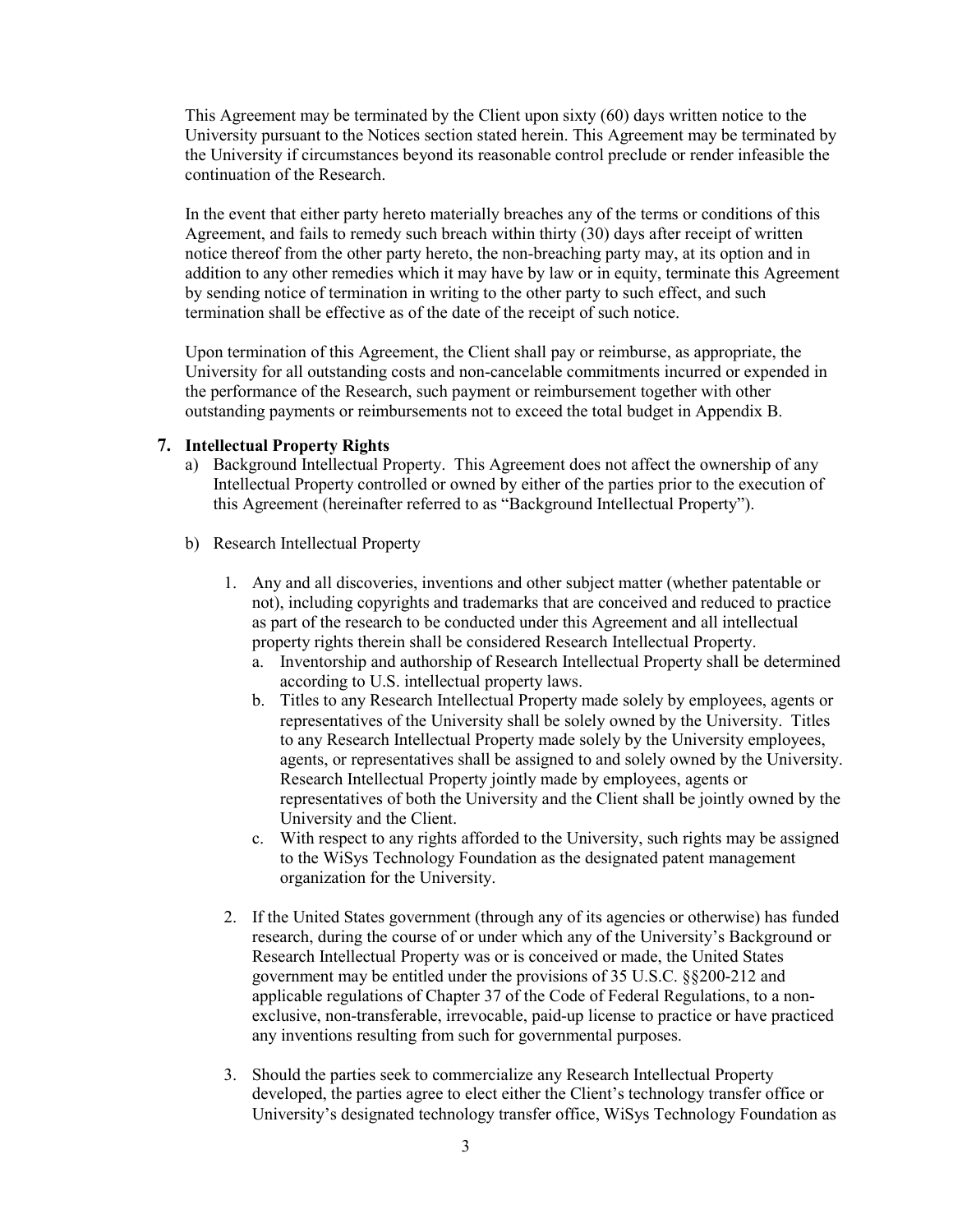the lead party (hereinafter referred to as the "Lead Commercialization Party") to manage such efforts. Such efforts will be governed under a supplementary agreement executed and mutually agreed upon between the parties and the Lead Commercialization Party and any subsequent revenue will be shared based upon the contribution of the parties.

- 4. Should either of the party's Background Intellectual Property be required for the commercialization of any Research Intellectual Property, the parties agree to negotiate in good faith under the terms of a separate agreement the grant of rights necessary for such commercialization.
- 5. Each party grants the other a royalty-free, non-exclusive license for use of its Background Intellectual Property as well as any Research Intellectual Property developed that is necessary for the practice of the results of the Scope of Work. For the avoidance of doubt, all such use shall be for non-commercial, academic research purposes only.

# **8. Publication**

Either party may publish its results from the Research and each party agrees to provide to the other a copy of any such publications at the time of submission. Whenever possible, the publishing party shall provide the other party a thirty (30) day period in which to review proposed publications, identify material on which patent applications should be filed, and submit other comments. Each party will give serious and good-faith consideration to any comments received from the other, provided, however, that such comments are received in sufficient time so as not to delay publication. The non-publishing party may submit a written request to the publishing party that submission of the proposed publication be delayed by up to ninety (90) consecutive days. Notwithstanding anything stated in sections 7 or 8 herein, the University shall be sole owner of any and all Research data, analysis, deliverables and all other results for purposes of unrestricted access and right to use and publish the same.

# **9. Consultation**

Selected personnel of the Client shall have the right to confer with the Principal Investigator and his/her associates for such reasonable periods and at such times as are reasonable and mutually convenient.

# **10. Publicity**

The Client shall not use the name of the University or University employees, agents, directors or officers in any products, promotions or advertising without University's prior written approval. The University shall not use the Client's name but for routine reports and to conduct its essential business.

# **11. Reports**

The University may furnish to the Client periodic reports during the Period of Performance summarizing the Research and related matters, upon request and/or per the Scope of Work. The Client will maintain a consistent means of communication with the Principal Investigator during the Period of Performance if and as provided in Appendix A. The Client may request a final report from the University upon expiration or termination of this Agreement.

# **12. Confidentiality**

Unless otherwise required by law including but not limited to public records laws, the University will exercise reasonable efforts to maintain in confidence proprietary or trade-secret information disclosed or submitted to the University by the Client pursuant to this Agreement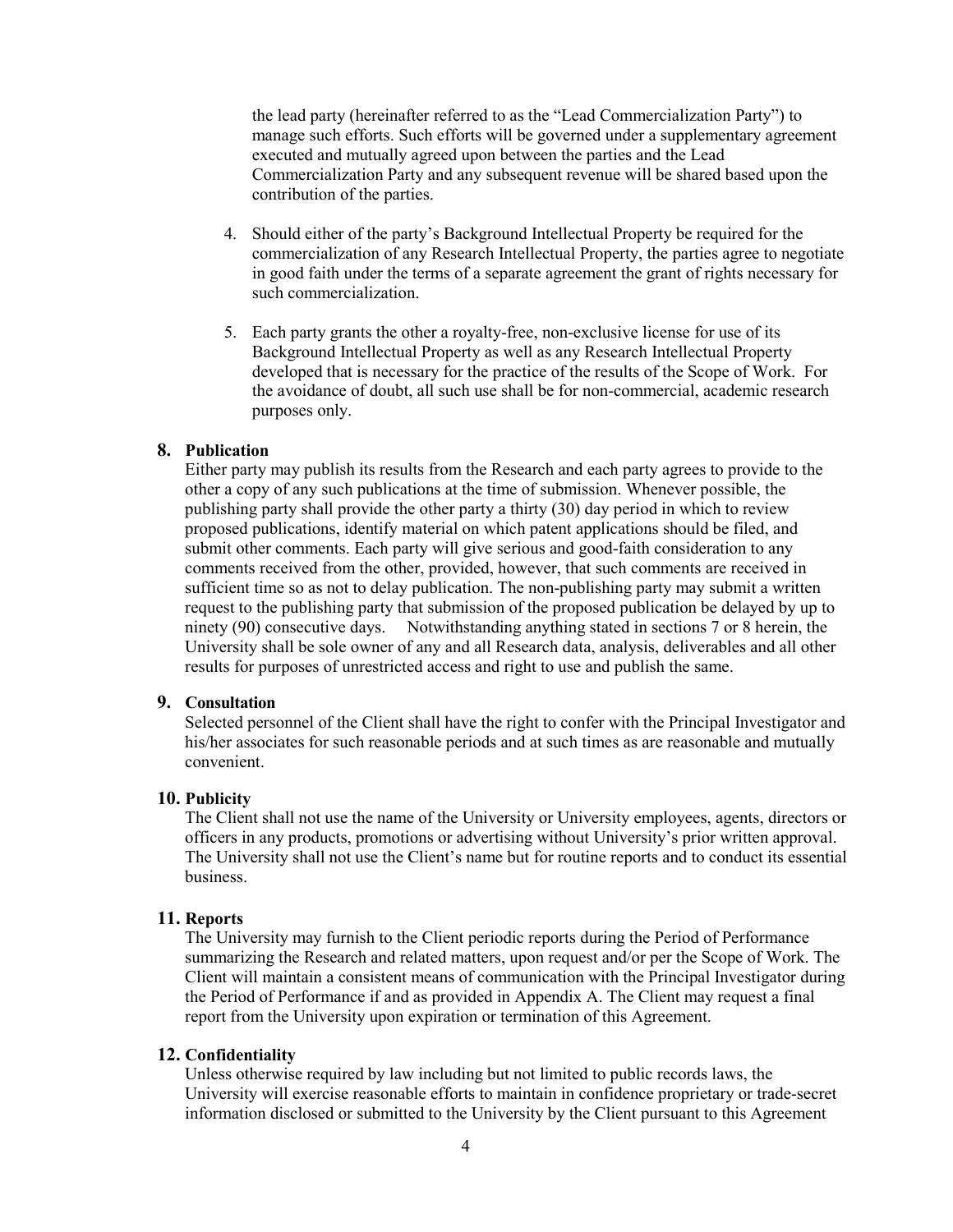that is designated in writing as confidential information at the time of disclosure ("Confidential Information").

Confidential Information does not include information which:

- $\circ$  is generally available in the public domain or becomes available to the public through no act of the University;
- o is independently known prior to receipt thereof or is discovered independently by an employee of the University who had no access to the information supplied by the Client under this Agreement;
- o is made available to the University as a matter of lawful right by a thirdparty; or
- o must be disclosed by law or pursuant to an order of a court of competent jurisdiction.

The Client shall only provide to the University that Confidential Information which is required for performance of the Research, and the University retains the right to refuse to accept any such Information which it does not consider to be essential to the completion of the Research. The obligations of each party under this paragraph shall survive and continue for two (2) years after this Agreement expires or is terminated.

## **13. Human Subjects Protections**

In the event that the Scope of Work involves the use of humans as research subjects, the University will conduct such research in accordance with the written protocol approved by the appropriate Institutional Review Board, applicable law, and the University's ethical standards, policies and procedures.

# **14. Liability**

The Client agrees to indemnify and hold the University, its officers, employees, or agents, harmless from any loss, claim, damage, or liability of any kind involving or resulting from the acts or omissions of an officer, employee, or agent of the Client arising out of or in connection with this Agreement.

# **15. Warranties**

THE UNIVERSITY MAKES NO WARRANTIES, EXPRESS OR IMPLIED, AS TO ANY MATTER WHATSOEVER, INCLUDING, WITHOUT LIMITATION, THE CONDITION OF THE DELIVERABLES OR MANNER IN OR MEANS BY WHICH THE RESEARCH IS PROVIDED, WHETHER TANGIBLE OR INTANGIBLE, OR DEVELOPED UNDER THIS AGREEMENT; OR THE MERCHANTABILITY, FITNESS FOR A PARTICULAR PURPOSE, OR NON-INFRINGEMENT OF THE DELIVERABLES OR RESEARCH, INCLUDING THE MANNER AND MEANS BY WHICH THE RESEARCH IS PROVIDED. THE UNIVERSITY SHALL NOT BE LIABLE FOR ANY DIRECT, INDIRECT, CONSEQUENTIAL, SPECIAL, OR OTHER DAMAGES SUFFERED BY ANY PERSON OR ENTITY RESULTING FROM THIS AGREEMENT, THE RESEARCH, PROJECT OR USE OF OR RELIANCE ON THE DELIVERABLES.

#### **16. Equipment**

Title to any equipment or supplies purchased or manufactured in the performance of the Research hereunder shall vest in the University upon acquisition unless otherwise previously authorized in writing by the University.

# **17. Assignment**

Neither party shall assign this Agreement to a third party without the prior written consent of the other party, which consent shall not be unreasonably withheld.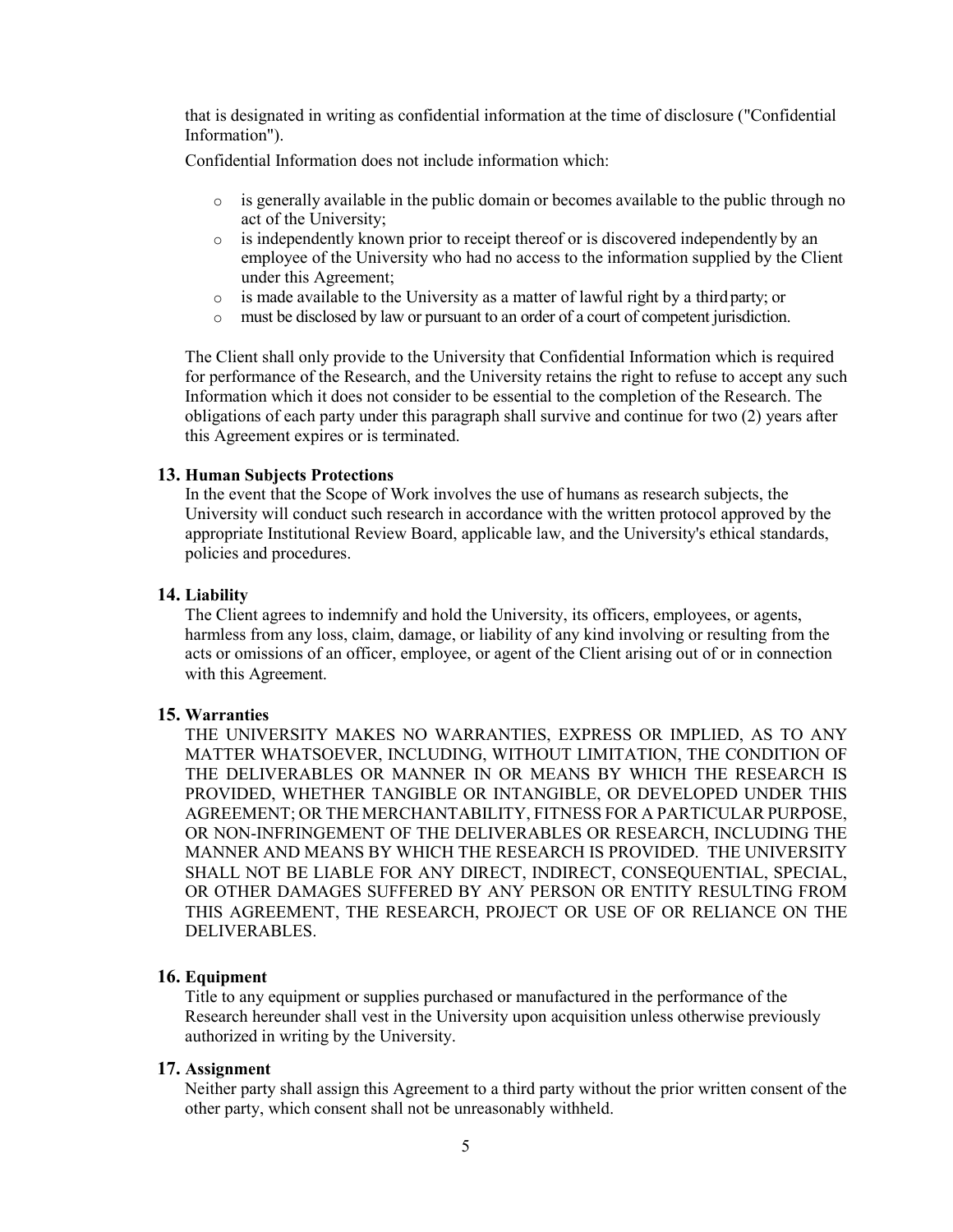# **18. Independent Inquiry**

Nothing in this Agreement does, now or in the future, nor shall it be construed to, limit the freedom of researchers or University employees who conduct the Research or related activities hereunder, regardless of whether paid under this Agreement, from engaging in similar research inquiries made independently under other grants, contracts or agreements with parties other than the Client.

# **19. Independent Contractor**

In the performance of all Research and related activities under this Agreement:

- o Each party and its personnel shall be deemed to be and shall be an independent contractor and, as such, shall not be entitled to any benefits applicable to employees of the other party;
- o Neither party is authorized or empowered to act as agent for the other for any purpose and shall not on behalf of the other enter into any contract, warranty, or representation as to any matter. Neither party shall be bound by or liable for the acts or conduct of the other.

# **20. Insurance**

Both parties independently represent that theyhave adequate liability coverage, such protection being applicable to their respective officers, employees, and agents while acting within the scope of employment.

## **21. Notices**

Notices, invoice provision and communications hereunder shall be deemed made if given by registered or certified envelope, postage prepaid, and addressed to the party to receive such notice, invoice, or communication at the address given below, or such other addresses as may hereafter be designated by notice in writing.

### 22. **Governing Law**

This Agreement and any disputes hereunder shall be governed by the laws of the State of Wisconsin, U.S.A. Notwithstanding anything stated herein to the contrary, nothing herein is intended, nor shall it be construed, as the University agreeing to any term, condition, obligation or responsibility that it cannot agree to by law.

# **If to Client:**

| <b>Technical Matters:</b> | <b>Administrative Matters:</b> |
|---------------------------|--------------------------------|
|                           |                                |
| Name                      | Name                           |
|                           |                                |
| <b>Address</b>            | Address                        |
|                           |                                |
| City, State, Zip Code     | City, State, Zip Code          |
|                           |                                |
| Phone & E-mail            | Phone & E-mail                 |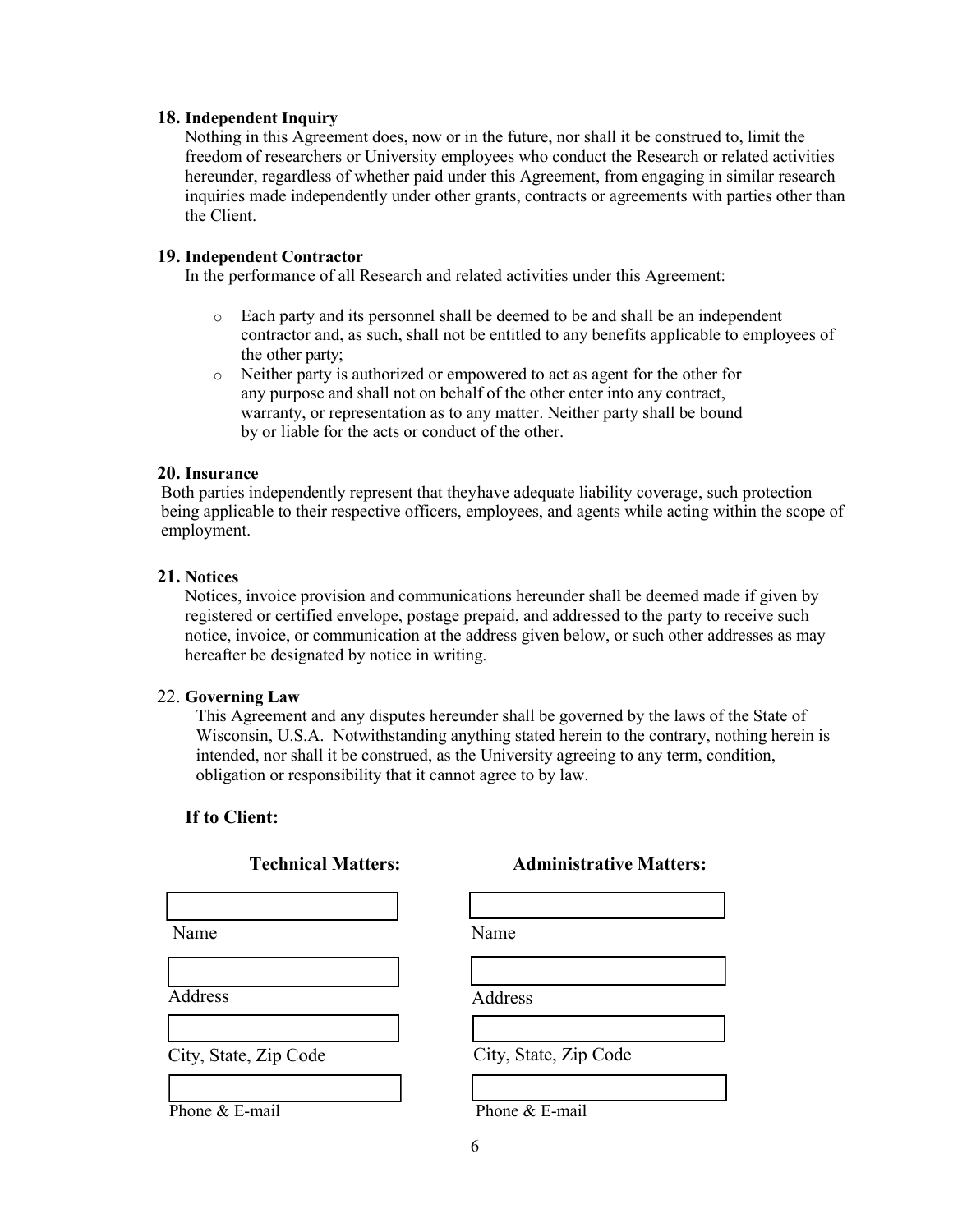**If to the University:**

| <b>Technical Matters:</b>   | <b>Administrative Matters:</b>                  |
|-----------------------------|-------------------------------------------------|
|                             |                                                 |
| Principal Investigator Name | Office of Sponsored Programs<br>800 Algoma Blvd |
| University Address          | Dempsey 214                                     |
|                             | Oshkosh, WI 54901-3551                          |
| City, State, Zip Code       |                                                 |
|                             |                                                 |
| Phone $&$ E-mail            | E-mail                                          |